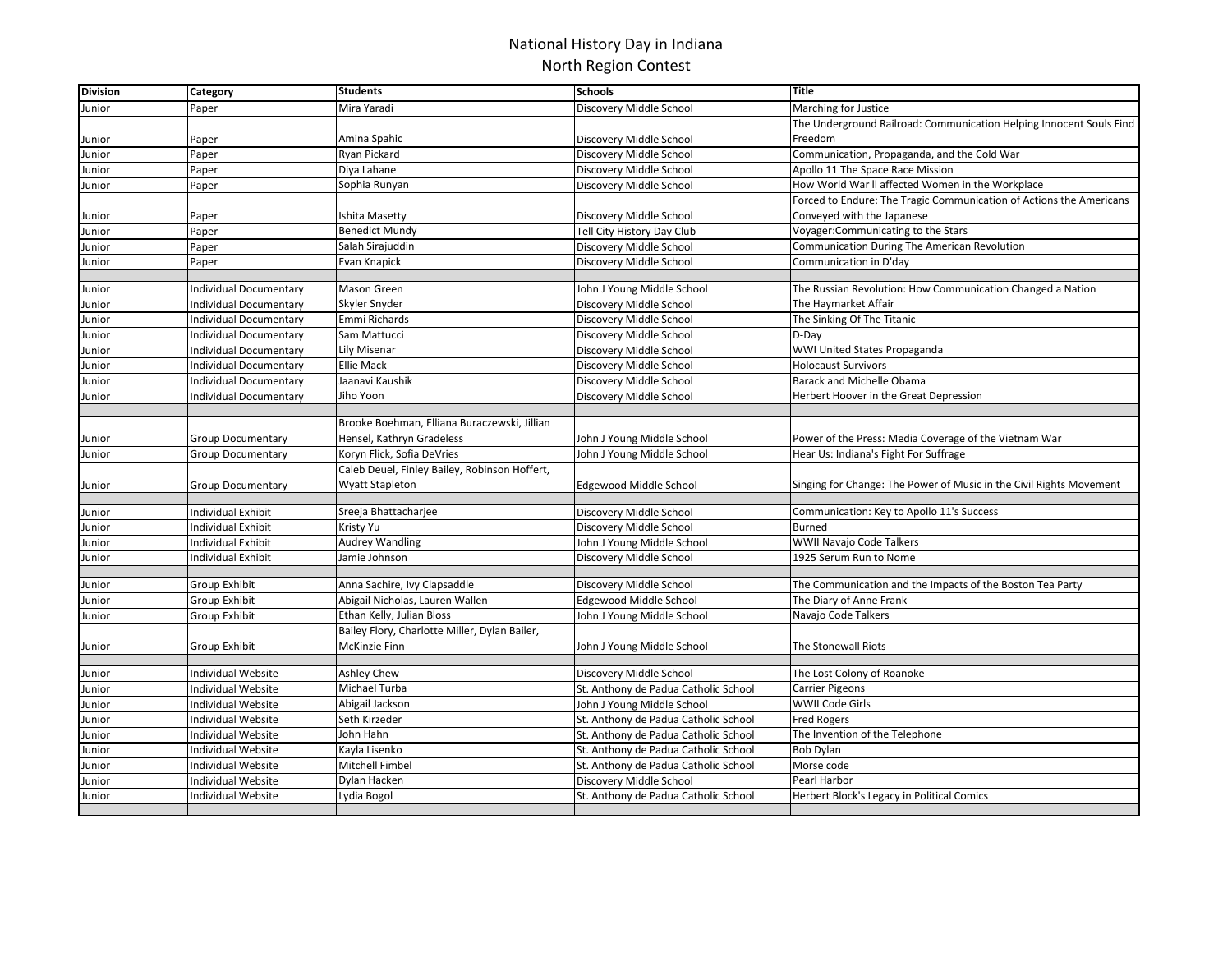## National History Day in Indiana North Region Contest

| <b>Division</b> | Category                      | <b>Students</b>                               | <b>Schools</b>                      | <b>Title</b>                                                        |
|-----------------|-------------------------------|-----------------------------------------------|-------------------------------------|---------------------------------------------------------------------|
| Junior          | Group Website                 | Lillian Norris, Madison Raper                 | Discovery Middle School             | The Great Chicago Fire                                              |
| Junior          | Group Website                 | Arianna Balinnang, Meishara Bohannon          | Discovery Middle School             | Brown vs. The Board of Education: Communicate to Desegregate        |
|                 |                               | Brianna Bencze, Camden Lennox, Tatum Bergan,  |                                     |                                                                     |
| Junior          | Group Website                 | Trai Davis                                    | Edgewood Middle School              | Hedy Lamarr and the Secret Communication System                     |
|                 |                               |                                               |                                     |                                                                     |
|                 |                               |                                               |                                     | Shackling Sermons: How the Pseudo-Christian Communication of        |
| Senior          | Paper                         | Abigail Rahn                                  | <b>Warsaw Community High School</b> | Proslavery Preachers Fueled the South's Defense of Slavery          |
| Senior          | Paper                         | Natalia Somma Tang                            | <b>Culver Academies</b>             | Bruce Lee: Communicating a New Image of Asian Masculinity           |
| Senior          | Paper                         | Jaxson Mishler                                | Columbia City High School           | Silent Films: A Time of Significant Silence                         |
| Senior          | Paper                         | Rebekah Harrison                              | Warsaw Community High School        | Jim Crow Laws: Communicating Inferiority Across Generations         |
|                 |                               |                                               |                                     | 'Revolution in the Mind and Heart of the People": Thomas Paine and  |
| Senior          | Paper                         | Hangi Su                                      | <b>Culver Academies</b>             | His Political Language                                              |
| Senior          | Paper                         | Logan Good                                    | Columbia City High School           | Underground Railroad in Indiana and Levi Coffin                     |
|                 |                               |                                               |                                     | Miscommunication on Destalinization: Khrushchev's Secret Speech and |
| Senior          | Paper                         | Hanzhe Zhang                                  | Culver Academies                    | the Hungarian Revolution in 1956                                    |
| Senior          | Paper                         | Ayden Roach                                   | Columbia City High School           | Theodore Roosevelt High School                                      |
| Senior          | Paper                         | Jerryn Pettigrew                              | Columbia City High School           | Lilly's Purpose                                                     |
| Senior          | Paper                         | Victoria Calloway                             | Columbia City High School           | Silence that Amplified Time                                         |
| Senior          | Paper                         | Jishen Gao                                    | <b>Culver Academies</b>             | The Boxer Rebellion: Various American and Chinese Perspectives      |
|                 |                               |                                               |                                     | Count to Ten and Fire: Dueling, the Wrong Answer to the Lock of     |
| Senior          | Paper                         | Xiaoyu Xiong                                  | <b>Culver Academies</b>             | <b>Disputes</b>                                                     |
| Senior          | Paper                         | Diana Athenea Barrera                         | Shortridge High School              | Communication Innovation in the U.S. Stock Market                   |
|                 |                               |                                               |                                     |                                                                     |
| Senior          | Individual Documentary        | Grace Romine                                  | Columbia City High School           | Jacqueline Kennedy: Communicator and Connector                      |
| Senior          | <b>Individual Documentary</b> | <b>NahShon Williams</b>                       | Adams High School                   | Communicator In Chief                                               |
| Senior          | <b>Group Documentary</b>      | Alaina Stanley, Ashley Sparks                 | Columbia City High School           | Women's rights movement                                             |
| Senior          | <b>Group Documentary</b>      | Carson Duncan, Marcus Ridge, Noah Brenneke    | Columbia City High School           | The Cuban Missile Crisis: An Opportunity in Disguise                |
|                 |                               |                                               |                                     | The March on Washington for Jobs and Freedom: The 1963 March that   |
| Senior          | <b>Group Documentary</b>      | Sarah Burns, Jonathan Rogers                  | Mishawaka High School               | Made Washington D.C. the Center of Political Discourse              |
|                 |                               |                                               |                                     |                                                                     |
|                 |                               |                                               |                                     | Talking to Chimpanzees; how Jane Goodall changed the way we         |
| Senior          | Individual Performance        | Raquel Brouwer                                | Warsaw Community High School        | research and understand animals.                                    |
|                 |                               |                                               |                                     | Communicating Nature Through Literature: Gene Stratton Porter and   |
| Senior          | Individual Performance        | Cecilia Mundy                                 | Tell City History Day Club          | the Limberlost                                                      |
| Senior          | Individual Performance        | Payton Coffey                                 | DeKalb High School                  | Ignored Communication That Lead to the Bombing of Pearl Harbor      |
|                 |                               |                                               |                                     |                                                                     |
|                 |                               | Avery Story, Kamryn Zent, Megan Baxter,       |                                     |                                                                     |
| Senior          | <b>Group Performance</b>      | Morgan Moehle                                 | Columbia City High School           | Chernobyl Nuclear Reactor Explosion                                 |
|                 |                               |                                               |                                     |                                                                     |
| Senior          | <b>Group Performance</b>      | Breanna Taylor, Hannah Lickey, Lindsay Taylor | Columbia City High School           | Marguerite Higgins The Impact on Communication                      |
|                 |                               |                                               |                                     |                                                                     |
| Senior          | Individual Exhibit            | Sydney White                                  | Columbia City High School           | Selma March: Communicating for Equal Rights                         |
| Senior          | <b>Individual Exhibit</b>     | Amara Hanson                                  | Edgewood High School                | Deaf President Now                                                  |
| Senior          | <b>Individual Exhibit</b>     | Kora Dooley                                   | Columbia City High School           | How Bundy Changed the Hollywood Industry                            |
|                 |                               |                                               |                                     |                                                                     |